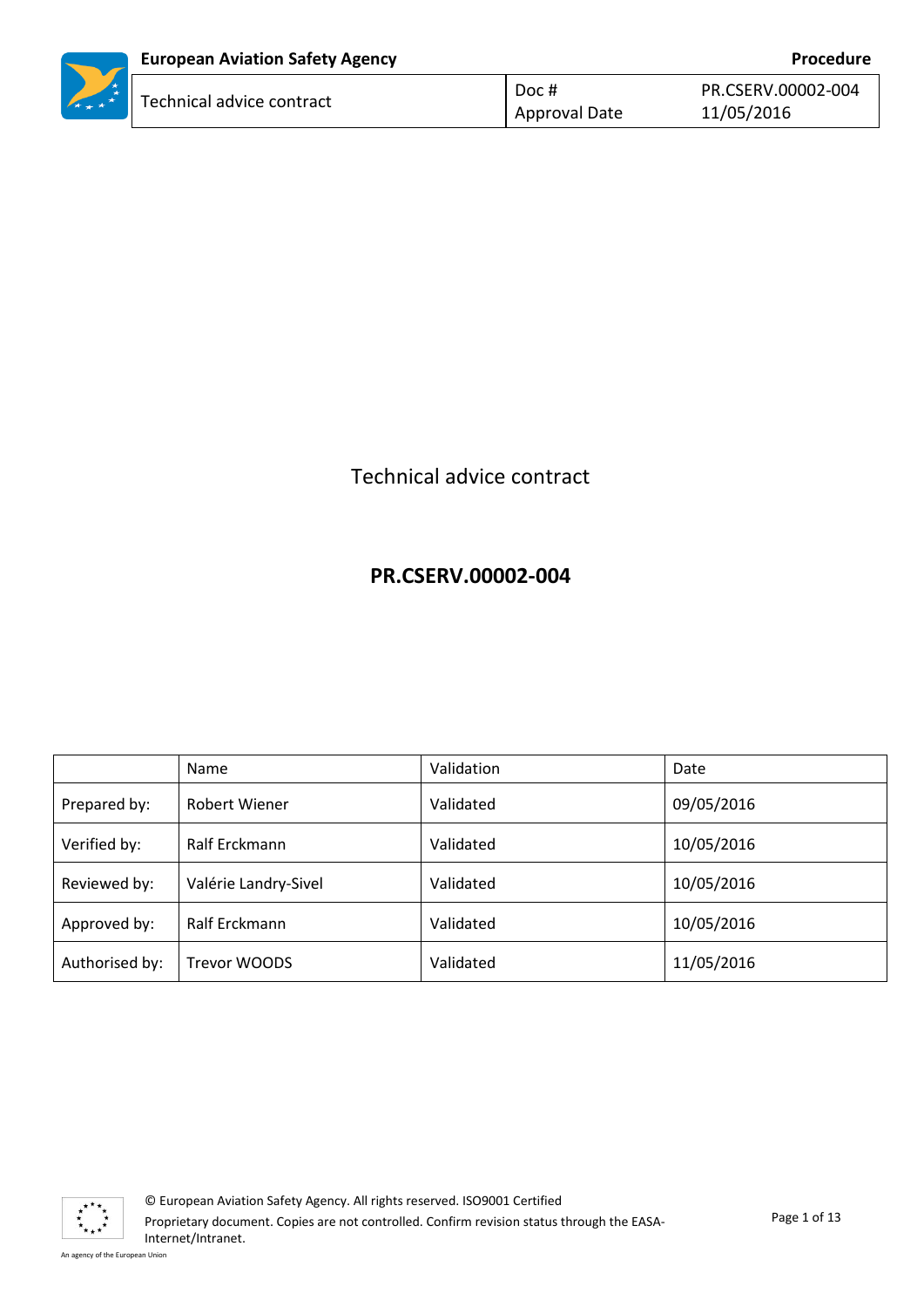

PR.CSERV.00002-004

11/05/2016

## **DOCUMENT CONTROL SHEET**

| Reference documents                                                                                                                                                                                                                                                                             |
|-------------------------------------------------------------------------------------------------------------------------------------------------------------------------------------------------------------------------------------------------------------------------------------------------|
| a) Contextual documents                                                                                                                                                                                                                                                                         |
| Commission Regulation (EU) 319/2014 - Regulation of 27 Mars 2014 on the fees and charges levied by the<br>European Aviation Safety Agency Regulation (OJ L93/58, 28.03.2014) and repealing the Regulation (EC) 593/2007                                                                         |
| ED Decision 2015/249/E - On the delegation of powers of the Executive Director to certain members of the<br>Agency's and repealing ED Decision 2015/168/ED                                                                                                                                      |
| Regulation (EC) 216/2008 - Regulation of European Parliament and of Council of 20 Feb. 2008 on common rules in<br>the field of civil aviation and establishing a European Aviation Safety Agency and repealing Council Directive<br>91/670/EEC, Regulation (EC)1592/2002 and Directive 2004/36/ |
| h) Internal documents                                                                                                                                                                                                                                                                           |

#### **b) Internal documents**

WI.IMS.00064 - Records management within P&A section

WI.IMS.00065 - Rotorcraft department records management

WI.IMS.00066 - General aviation & RPAS department records management

WI.IMS.00067 - Propulsion section records management

WI.IMS.00068 - Filing plan large aeroplanes department

#### **Abbreviations/Definitions**

Client: The natural or legal person requesting a Technical Advice Contract

EASA: European Aviation Safety Agency

NAA: National Aviation Authority

TAC: Technical Advice Contract

|              | Log of issues |                                                                                                                                                                                                 |  |
|--------------|---------------|-------------------------------------------------------------------------------------------------------------------------------------------------------------------------------------------------|--|
| <b>Issue</b> | Issue date    | Change description                                                                                                                                                                              |  |
| 001          | 21/07/2010    | First issue                                                                                                                                                                                     |  |
| 002          | 30/04/2013    | Issue 002. This revision accounts for: - Inclusion of technical assistance<br>upon request of EU NAAs and non-EU NAAs without Bilateral Agreement<br>- Simplification of the existing workflow. |  |
| 003          | 01/09/2014    | Issue 003. Migration of PR.TAC.00001-002 in compliance with<br>Convergence project.                                                                                                             |  |
| 004          | 11/05/2016    | Issue 004. Broadening the scope of the procedure to also cover research<br>activities; general review/update.                                                                                   |  |
|              |               |                                                                                                                                                                                                 |  |

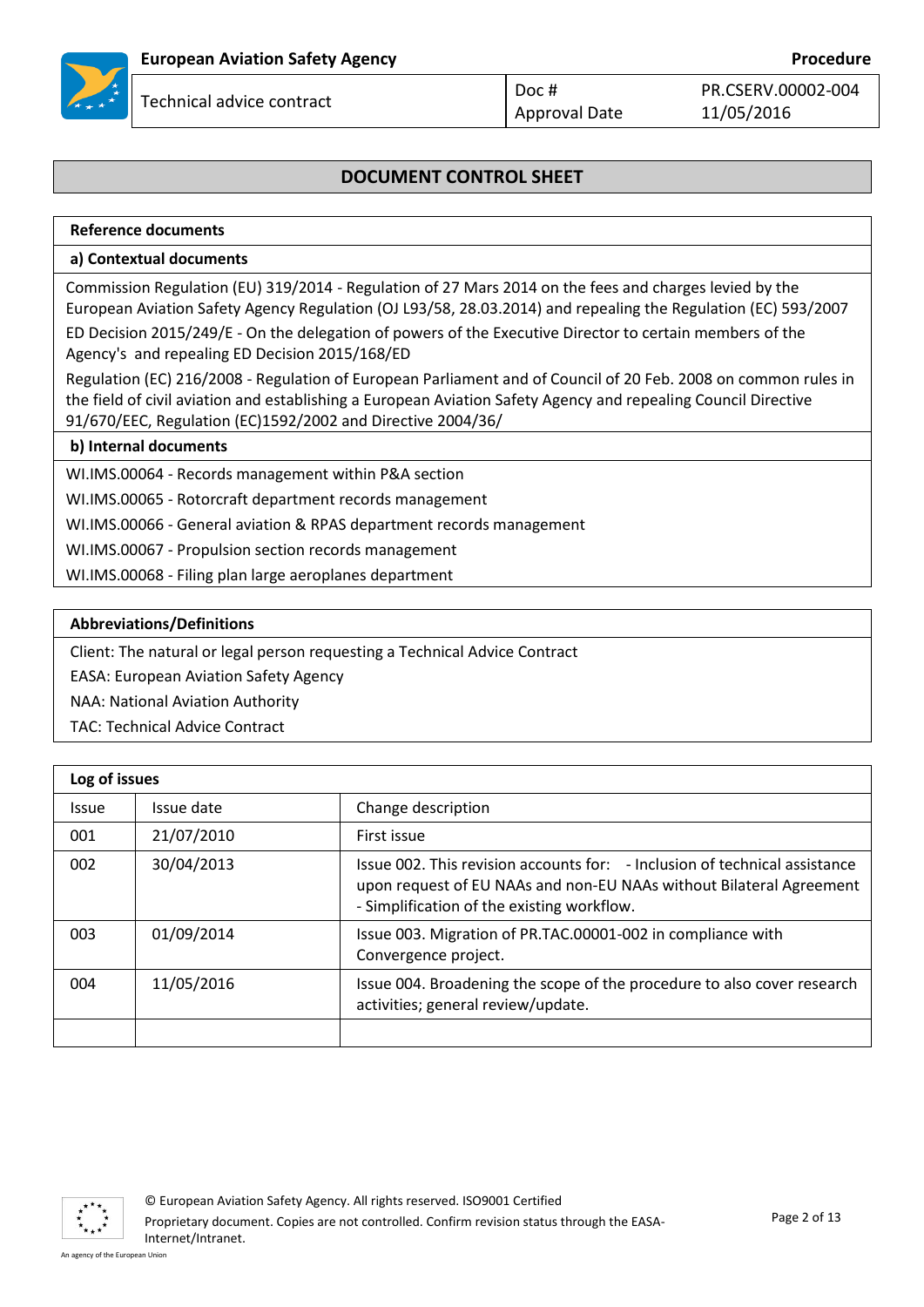

PR.CSERV.00002-004

11/05/2016

### **INTRODUCTION**

#### **Purpose and scope**

The European Aviation Safety Agency, hereafter referred to as the "Agency", occasionally receives requests from:

- industry to provide "pre-application services", i.e. technical advice services before an actual application process has started. With these requests, the client generally intends to use new or novel technologies in its design of aeronautical products and consequently seeks the Agency's preliminary view about using such technology; - authorities or other public or private organisations to provide technical advice for the fulfilment of their own legal obligations or in the context of research projects they conduct.

The purpose of this procedure is to lay down general requirements for performing technical advice, under a new or amended Technical Advice Contract. It also stresses important issues the Agency staff has to consider when being involved in the provision of technical advice under a Technical Advice Contract (TAC).

The activities covered by this procedure are performed by the Agency on a purely voluntary basis, i.e. as a service, and shall be regulated by a contract between the Agency and the client.

This procedure shall explicitly not apply to any services and activities already covered by other processes (such as Certification Support for Validation (CSV), Outsourcing Contracts, research carried out under article 26 of Regulation (EC) No 216/2008, etc.), and to those cases where Bilateral Agreements and, where applicable, their implementing provisions require the Agency to perform technical assistance upon the request of the aviation authority entitled to do so under the provisions of the Bilateral Agreement.

#### **Legal framework**

According to Article 59.1(d) of Regulation (EC) No 216/2008 of the European Parliament and of the Council of 20 February 2008 on common rules in the field of civil aviation and establishing a European Aviation Safety Agency repealing Regulation (EC) No 1592/2002, the revenues of the Agency may include charges for services provided by the Agency.

According to Article 64.4(b) of Regulation (EC) No 216/2008 of the European Parliament and of the Council of 20 February 2008 on common rules in the field of civil aviation and establishing a European Aviation Safety Agency repealing Regulation (EC) No 1592/2002 fees and charges shall be levied for the provision of services, and such charges shall reflect the actual cost of each individual provision of services.

According to Article 2(b) of Commission Regulation (EU) No 319/2014 of 27 March 2014 on the fees and charges levied by the European Aviation Safety Agency, and repealing Regulation (EC) No 593/2007, charges means the amount levied by the Agency and payable by applicants for services provided by the Agency other than certification.

In Article 2(d) of Commission Regulation (EU) No 319/2014 of 27 March 2014 on the fees and charges levied by the European Aviation Safety Agency, and repealing Regulation (EC) No 593/2007, the service is defined as all activities carried out by the Agency other than certification tasks, including supply of goods.

#### **Basic Principles**

1. Acceptance of requests for general technical advice services

The Agency accepts requests for technical advice services, unless:

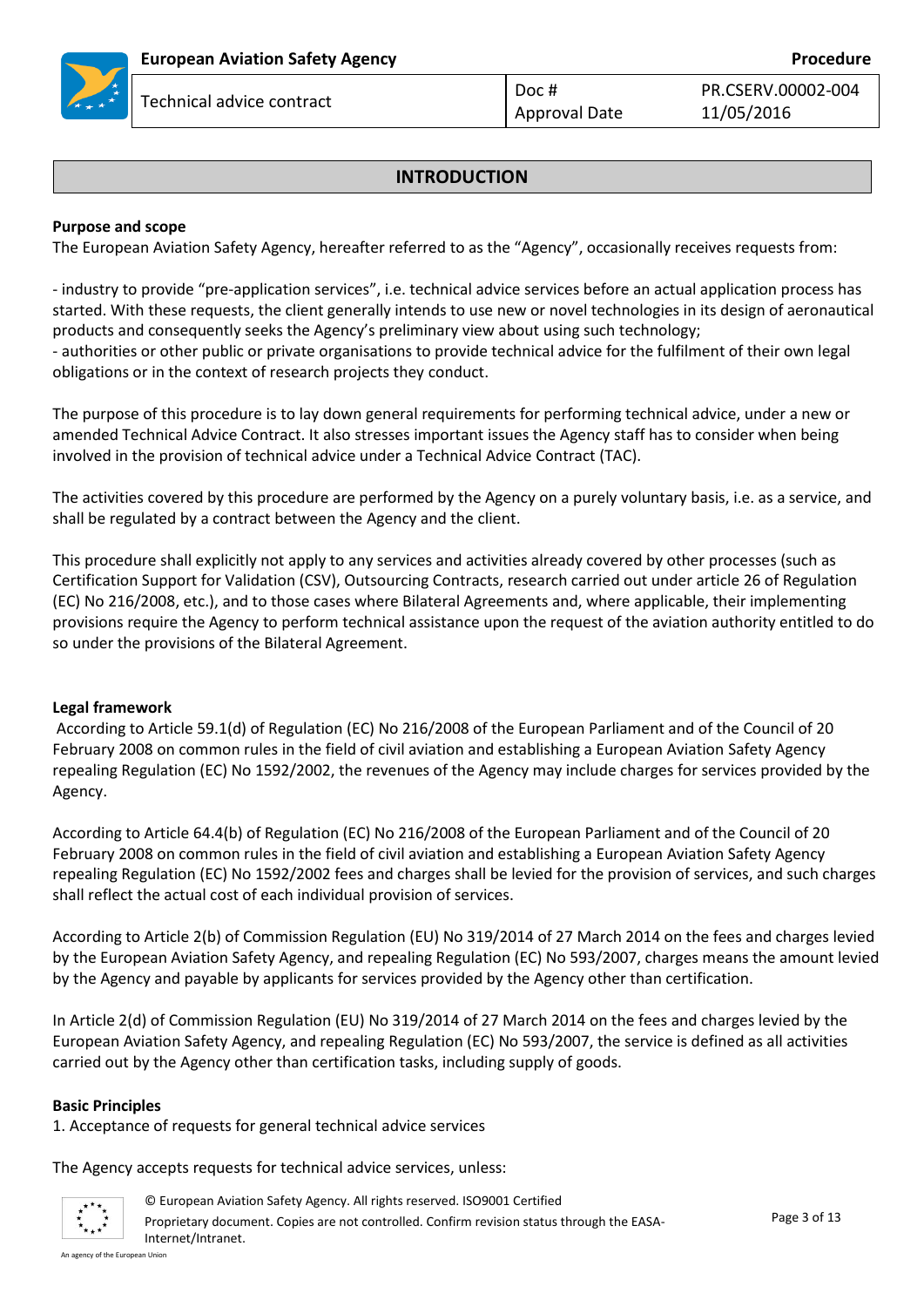a.) in the case of a request from industry, the client's declaration of interest contains concepts/ideas which are outside the scope of the Agency's competences,

b.) the Agency considers that concepts/ideas behind the request are not mature or not realistic/feasible,

c.) the Agency has insufficient resources available,

d.) for other reasons the Agency considers it inappropriate, or against the interest of the Agency, to provide the service.

In case of acceptance of a request for technical advice, appropriate contractual arrangements shall be adopted depending on the nature of the request, prescribing amongst others the scope, liability and payment modalities applicable in each case.

Should the Agency decide to reject the request, the decision will be communicated in writing to the client by the Applications Management Section.

2. Scope of the Service

Industry members, authorities or other public or private organisations requesting technical advice from the Agency shall submit a declaration of interest (e-mail or letter) to the Agency, for the attention of the Applications Management Section Manager.

The scope of the service will then be determined by the Agency on the basis of the request and laid down in Annex I to the service contract.

Under no circumstances shall the services provided to industry cover certification tasks. Such services shall, moreover, not be related to the Agency's function as the competent authority in accordance with Regulation (EC) No. 216/2008 and shall not prejudice or influence its decision making ability in that capacity.

The Technical Advice Contract with industry shall not refer to items covered by applications that have previously been cancelled by the client after the application process has already started. There shall be no request for technical advice in parallel with the application process for certification, as advice cannot be provided on items the Agency is supposed to certify.

The contract with authorities shall not be misconstrued or interpreted as a waiver or delegation of a national requirement prescribed by national law or equivalent contracts. No legal entity is entitled to waive/delegate its legal obligations to the Agency.

The contract with public or private organisations requesting Agency involvement in research activities shall not be misconstrued or interpreted as a validation of the results of their research activities.

#### 3. Estimate of working hours and duration

All estimates will be provided by the Agency under consideration of the availability of resources otherwise required by the Agency to fulfill the tasks assigned to it by Regulation (EC) No 216/2008.

For contracts with industry, the estimate of the required working hours should not exceed 300 hours per project. For contracts with industry, the estimate of the required duration for the provision of the services under a contract must not exceed 1 (one) calendar year.

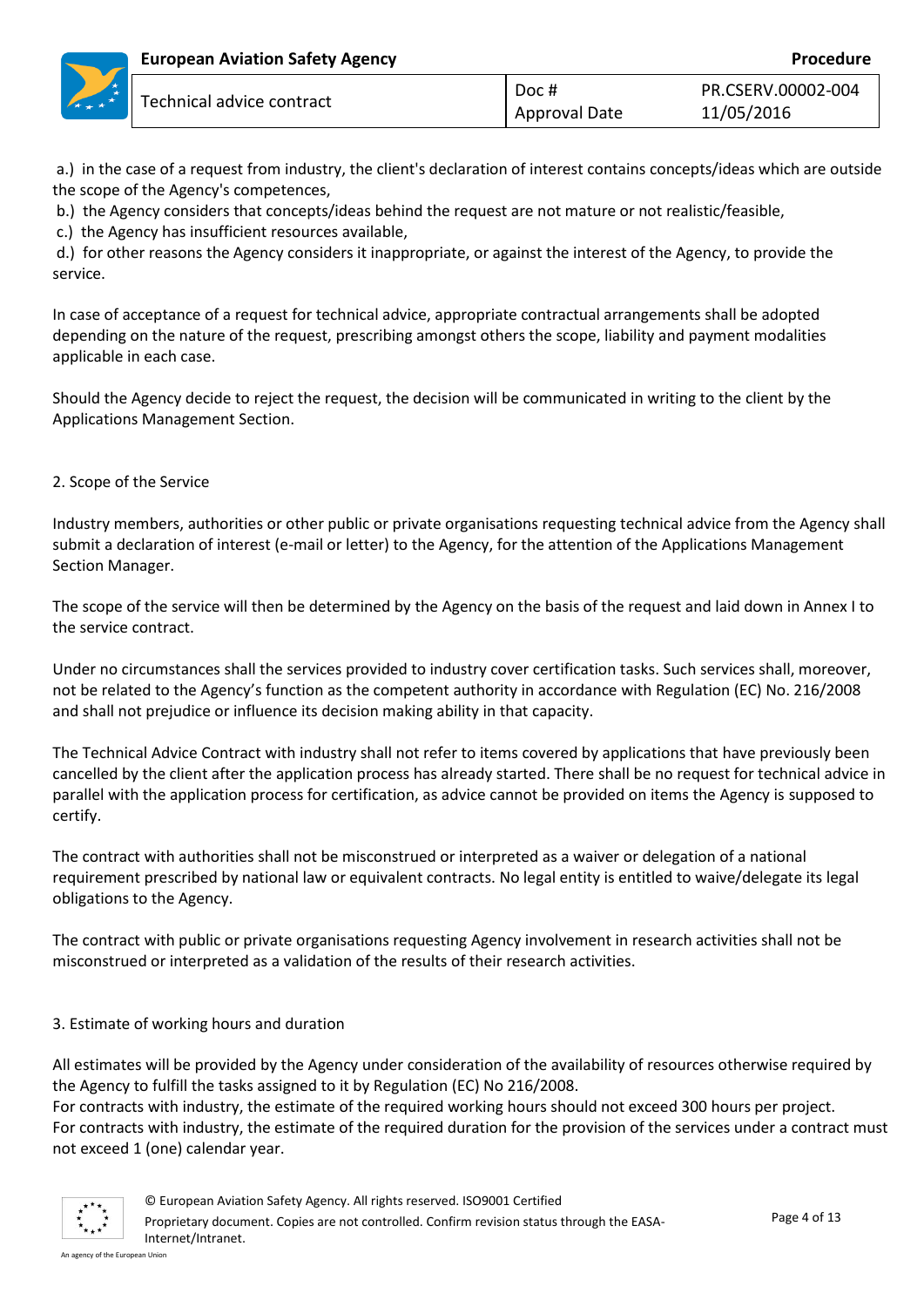#### 4. Technical Advice Contract signature and commencement of service provision

The Agency will commence the service provision on the day the contract enters into force, i.e. on the day on which the contract is signed by the last contracting party, or at a later date as described in Annex I to the contract.

#### 5. Conflict of interest

Staff members involved in technical advice projects are instructed not to use information or knowledge obtained in the course of the Technical Advice Contract for purposes other than specified in the contract.

Agency staff members and seconded NAA staff members involved in the technical advice project shall be made aware of this by their manager (or by the TAC project manager for seconded NAA staff) of the risk of conflict of interests.

The contract will not impose an obligation for Agency staff to take into account the knowledge obtained during performance of the contract for the purpose of issuing certificates and will not grant any entitlement to the client in relation to such activities pursuant to Article 29 of Regulation (EC) No 216/2008.

Both parties shall ensure that the Agency and its staff members are not placed in a situation which could give rise to a conflict of interests. The Agency shall make its best effort to replace any staff member who is exposed to such a situation.

The services will not include making any firm commitments – or statements that the client can perceive as firm commitments – on issues that will be addressed and decided by the Agency during the normal certification process.

Reference is made to Annex 1 ("Policy on impartiality and independence: prevention and mitigation of Conflict of Interest") of the Code of Conduct for the staff of EASA.

#### 6. Confidentiality

Agency staff members involved in the provision of technical advice are required to respect the confidentiality in accordance with Article 17 of the Staff Regulations of Officials of the European Union. Regulation (EC) No 1049/2001 on public access to documents intrinsically applies to information provided by the requesting authority. NAA staff members involved in the provision of technical advice are required to respect the confidentiality in accordance with the contractual arrangements between the Agency and the NAA.

All involved staff members must constantly ensure that the information does not fall into unauthorized hands, if necessary by storing them in secure locations. The unauthorized disclosure of such information can be harmful, and the Agency could be held liable for loss sustained if the act is attributable to Agency staff members or seconded NAA staff members. A member of staff has no proprietary rights over such information and its use for purposes other than those required for the performance of the technical advice would constitute misuse of information, unauthorized disclosure of proprietary information, a conflict of interest and an act ultra vires of its capacity.

However, in the contract the client agrees that the Agency reserves the right to use information resulting from the performance of the contract for any procedure dealing with an innovative design or, where concerns arise about public safety, under the authority given to it by Regulation (EC) No 216/2008 or any other legal instrument. Such use of information will continue to be subject to the conditions of "Confidentiality" and of "Ownership of the results - Intellectual and Industrial Property".

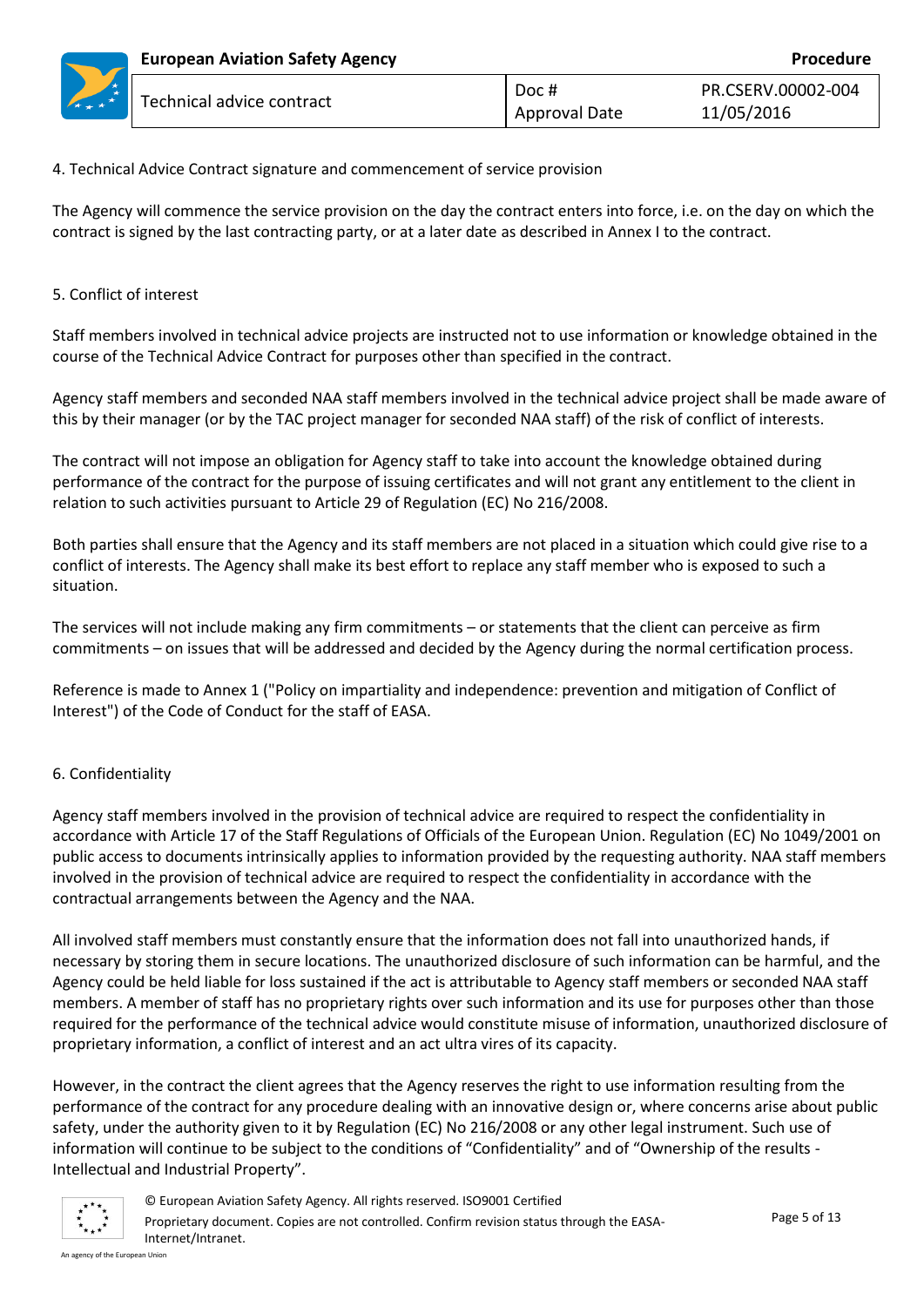|                 | <b>European Aviation Safety Agency</b> |               | Procedure          |
|-----------------|----------------------------------------|---------------|--------------------|
| $*$             | Technical advice contract              | Doc #         | PR.CSERV.00002-004 |
| $\rightarrow$ * |                                        | Approval Date | 11/05/2016         |

#### 7. Data Protection

Any personal data included in or relating to the technical advice request, including its execution shall be processed by the Agency pursuant to Regulation (EC) No 45/2001 on the protection of individuals with regard to the processing of personal data by the Community institutions and bodies and on the free movement of such data. NAA staff shall also be made aware of provision when the task is seconded to them.

#### 8. Ownership of the results - Intellectual and Industrial Property

The contract specifies that the ownership of all copyright and other pre-existing intellectual or industrial property rights, including any documentation, data, technical information and know-how provided to the Agency in performance of the Contract remains vested to the client. All such information shall be held in strictest confidence and shall not be disclosed or copied to third parties by the Agency.

#### 9. Termination of the contract

The contract terminates when all working hours are utilized or when the duration is expired, whichever occurs earlier, or when the Agency determines that the tasks concerned shall instead be addressed by the Agency in its authority given to it by Regulation (EC) No 216/2008 as a competent authority.

The Technical Advice Contract contains clauses for termination of the contract by the Agency and/ or by the client.

#### 10. Amendments to the contracts

Changes, like increasing the number of working hours or extending the duration and/or the Annex's list of topics, should be avoided, and such possibility should not be publicly advertised or encouraged with the clients.

Nevertheless, should the responsible Department believe that amendments to the contract are not detrimental to the Agency and its activities, the contract may be amended. Any amendment to the contract shall be subject to a written agreement concluded by the contracting parties.

11. Disclaimer for insertion in all EASA communication with the client in the case of a contract with industry:

All EASA staff involved in the provision of Technical Advice Contracts to the industry shall take care to insert the following disclaimer in all communications made by EASA in the framework of technical advice contracts itself, after appropriately filling in relevant TAC number and date:

#### "DISCLAIMER:

This document / communication and all information contained or referred to herein are provided for information purposes only, in the context of, and subject to all terms, conditions and limitations expressed in the contract TAC [XXXX insert number] of [XXXXXX insert date], under which the work and/or discussions to which they relate was/were conducted. Pieces of information or opinions expressed or referred to herein shall not constitute any binding advice or any basis for legal action or recourse against its authors (direct or indirect, including their employer) whatsoever. They

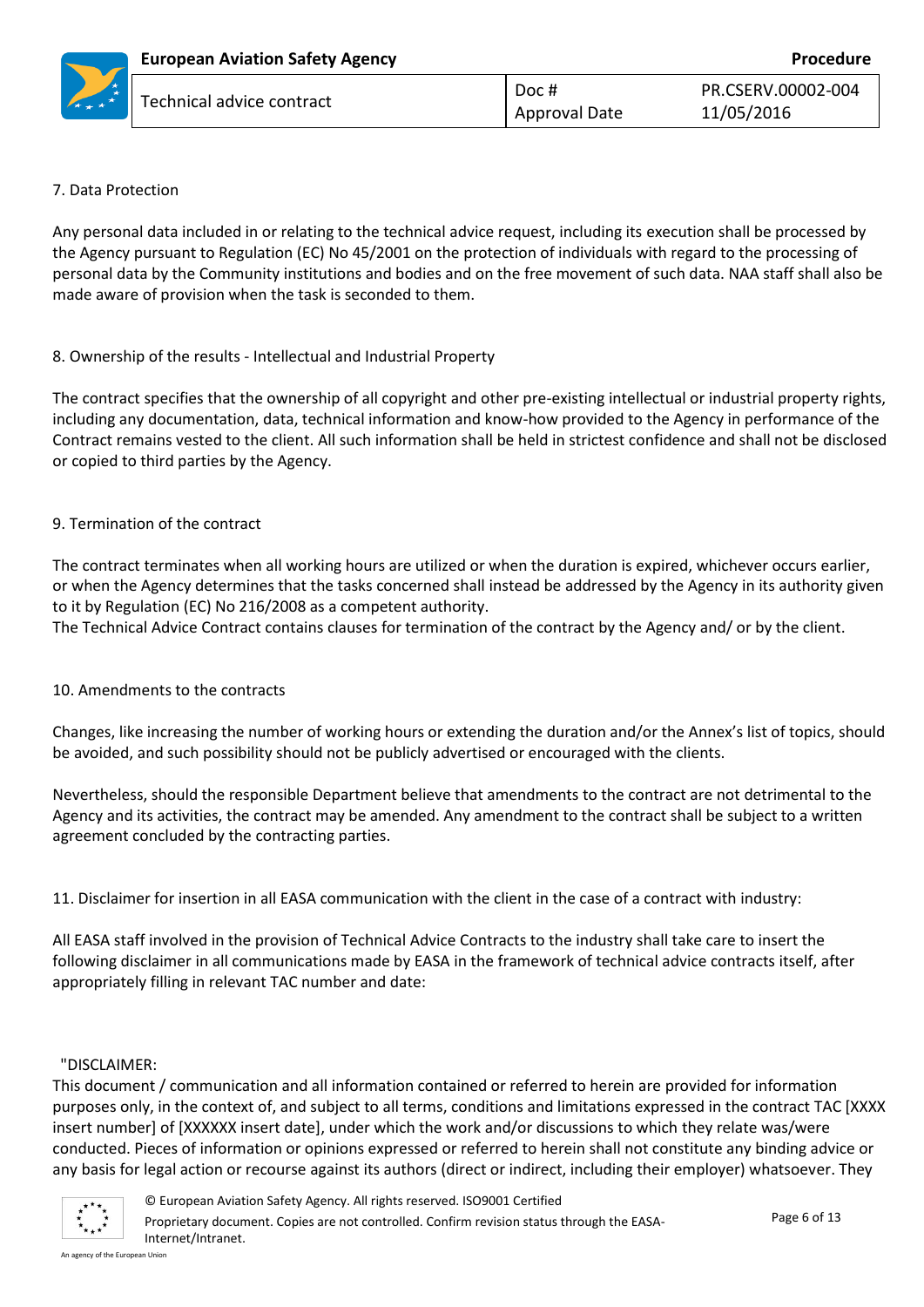|     | <b>European Aviation Safety Agency</b><br>Procedure |                        |                                  |
|-----|-----------------------------------------------------|------------------------|----------------------------------|
| $*$ | Technical advice contract                           | Doc #<br>Approval Date | PR.CSERV.00002-004<br>11/05/2016 |

shall not create or be understood as creating any expectations with respect to any future certification or approval whatsoever. They shall not in any way bind the European Aviation Safety Agency ("EASA") or otherwise affect its independent status, role or tasks as a public authority.

All intellectual property rights in this document shall remain at all times strictly and exclusively vested with the EASA. Any communication or reproduction in full or in part of this document or any information contained herein shall require EASA's prior approval and bear the full text of this disclaimer."

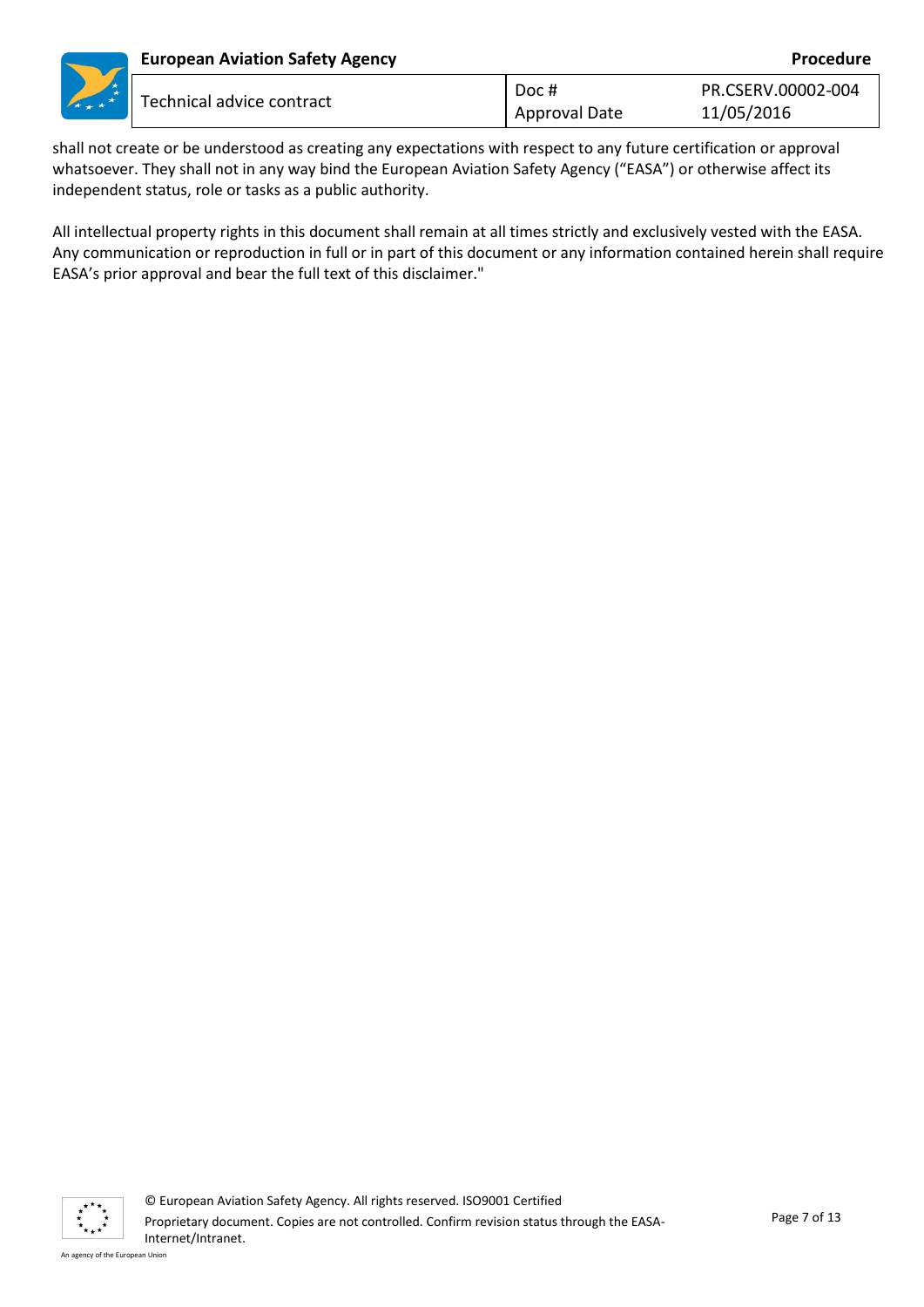|         | <b>European Aviation Safety Agency</b> |                               | Procedure                        |
|---------|----------------------------------------|-------------------------------|----------------------------------|
| $\star$ | Technical advice contract              | Doc #<br><b>Approval Date</b> | PR.CSERV.00002-004<br>11/05/2016 |
|         | $+$                                    |                               |                                  |





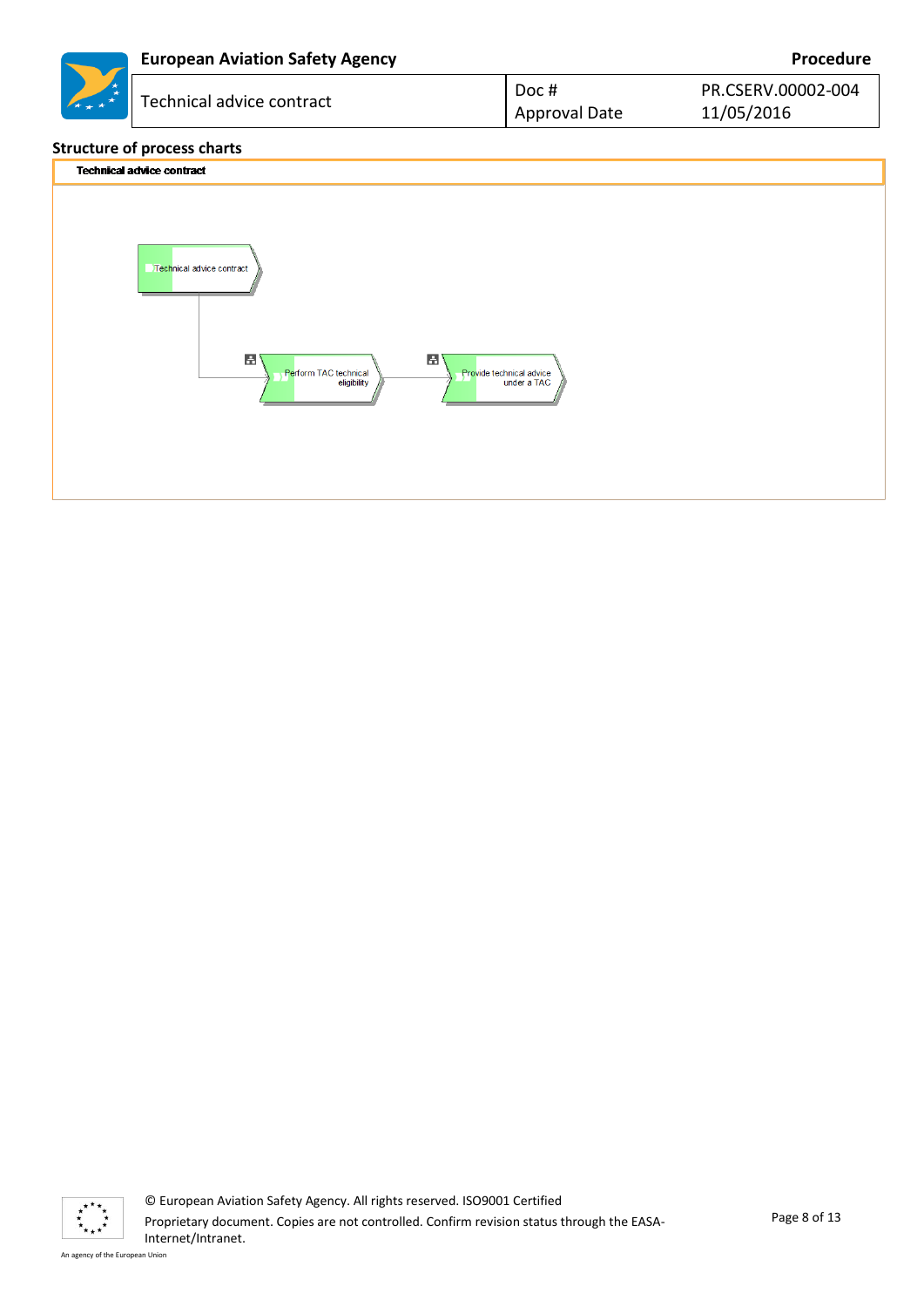

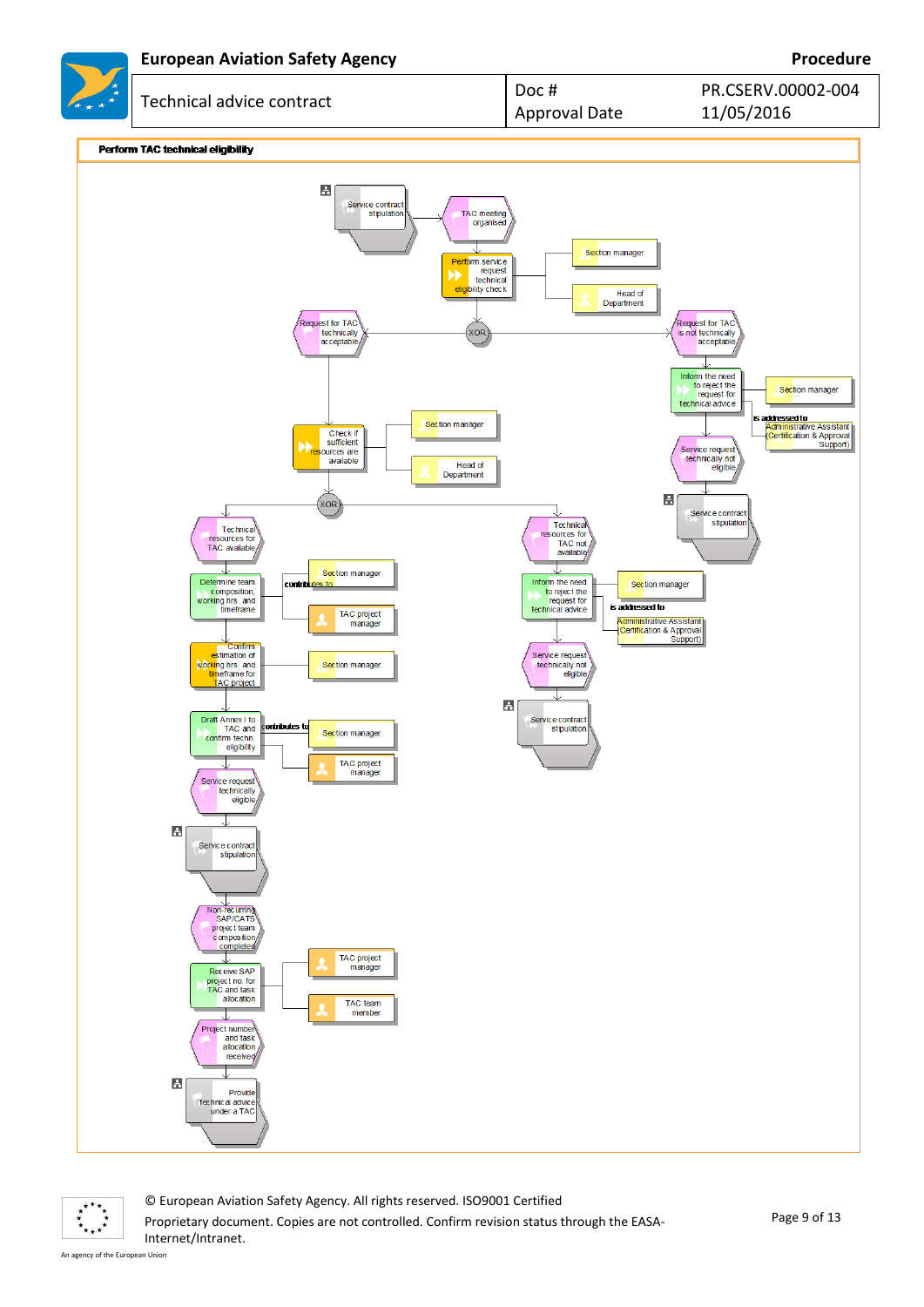

| $\vert$ Doc # | PR.CS |
|---------------|-------|
| Approval Date | 11/05 |

FRV.00002-004 5/2016

| <b>Activity</b>                                                        | Description to the process activity                                                                                                                                                                           |
|------------------------------------------------------------------------|---------------------------------------------------------------------------------------------------------------------------------------------------------------------------------------------------------------|
| Check if sufficient resources are<br>available                         | The responsible Head of Department and the responsible Section Manager shall<br>commonly decide whether sufficient resources are available to carry out the<br>technical advice in the indicated timeframe.   |
| Perform service request<br>technical eligibility check                 | The Applications Management Section shall organise a meeting with the<br>responsible Head of Department and the responsible Section Manager to<br>determine if the service request is technically acceptable. |
| Determine team composition,<br>working hrs. and timeframe              | The responsible Section Manager shall nominate the TAC project manager and<br>team.                                                                                                                           |
|                                                                        | The TAC project manager shall provide the Applications Management Section<br>with an estimate of required working hours and timeframe.                                                                        |
| Confirm estimation of working<br>hrs. and timeframe for TAC<br>project | The responsible Head of Department and the responsible Section Manager shall<br>review the estimation of working hours and timeframe.                                                                         |
| Draft Annex I to TAC and confirm<br>techn. eligibility                 | The TAC project manager shall, with input from the responsible Section<br>Manager, draft the Annex I to the TAC.                                                                                              |
|                                                                        | The TAC project manager shall send the Annex I to the Applications<br>Management Section and confirm the technical eligibility of the request.                                                                |
| Inform the need to reject the<br>request for technical advice          | Inform Applications Management Section of the need to reject the request for<br>technical advice                                                                                                              |
| Receive SAP project no. for TAC<br>and task allocation                 |                                                                                                                                                                                                               |

# **Internal Process Interfaces** Service contract stipulation

Provide technical advice under a TAC

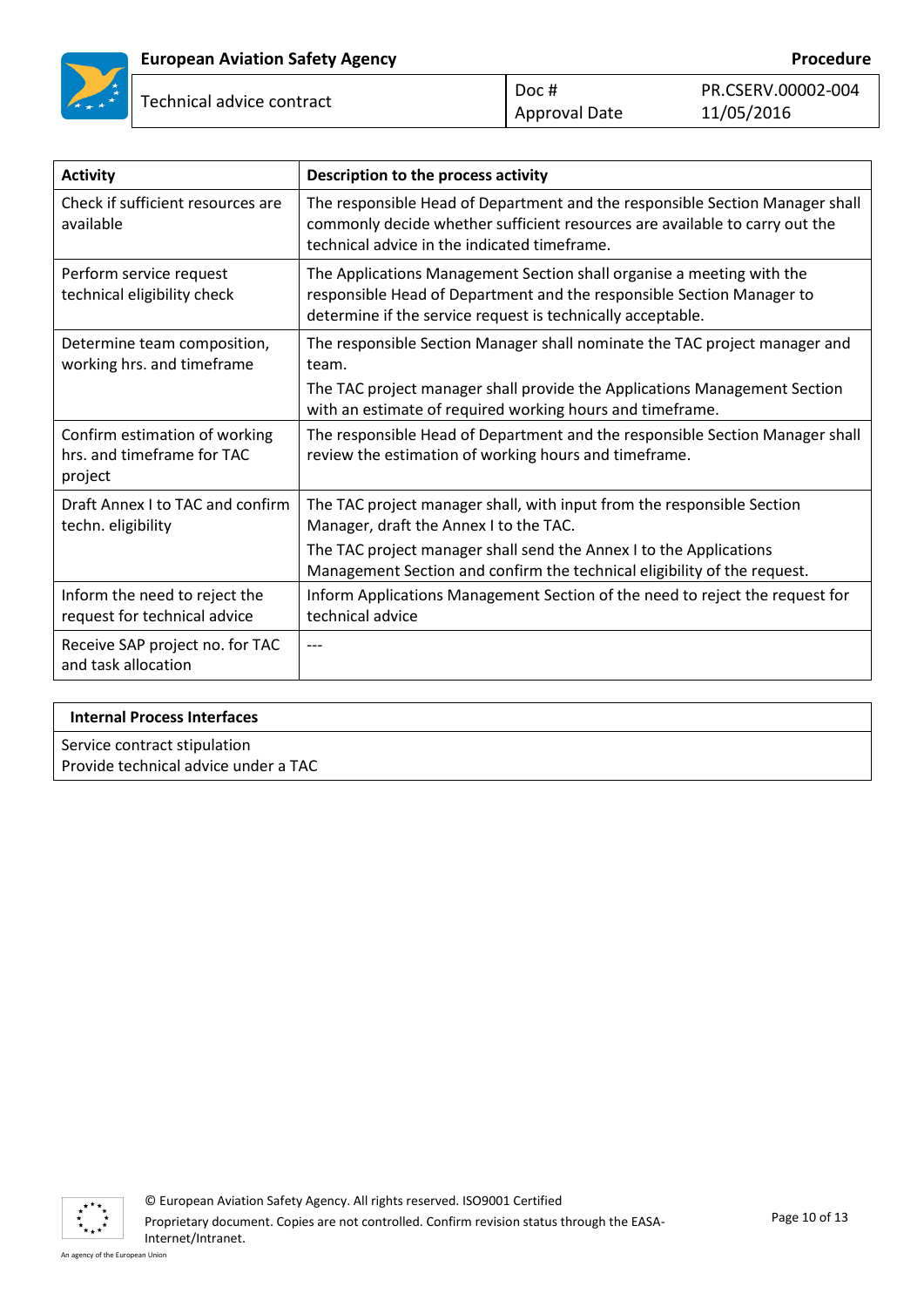

 $\vec{r}^{\star\star\star}$  $\ddot{\ddot{\mathbf{r}}}_{\dot{\mathbf{r}}\dot{\mathbf{r}}\dot{\mathbf{r}}}$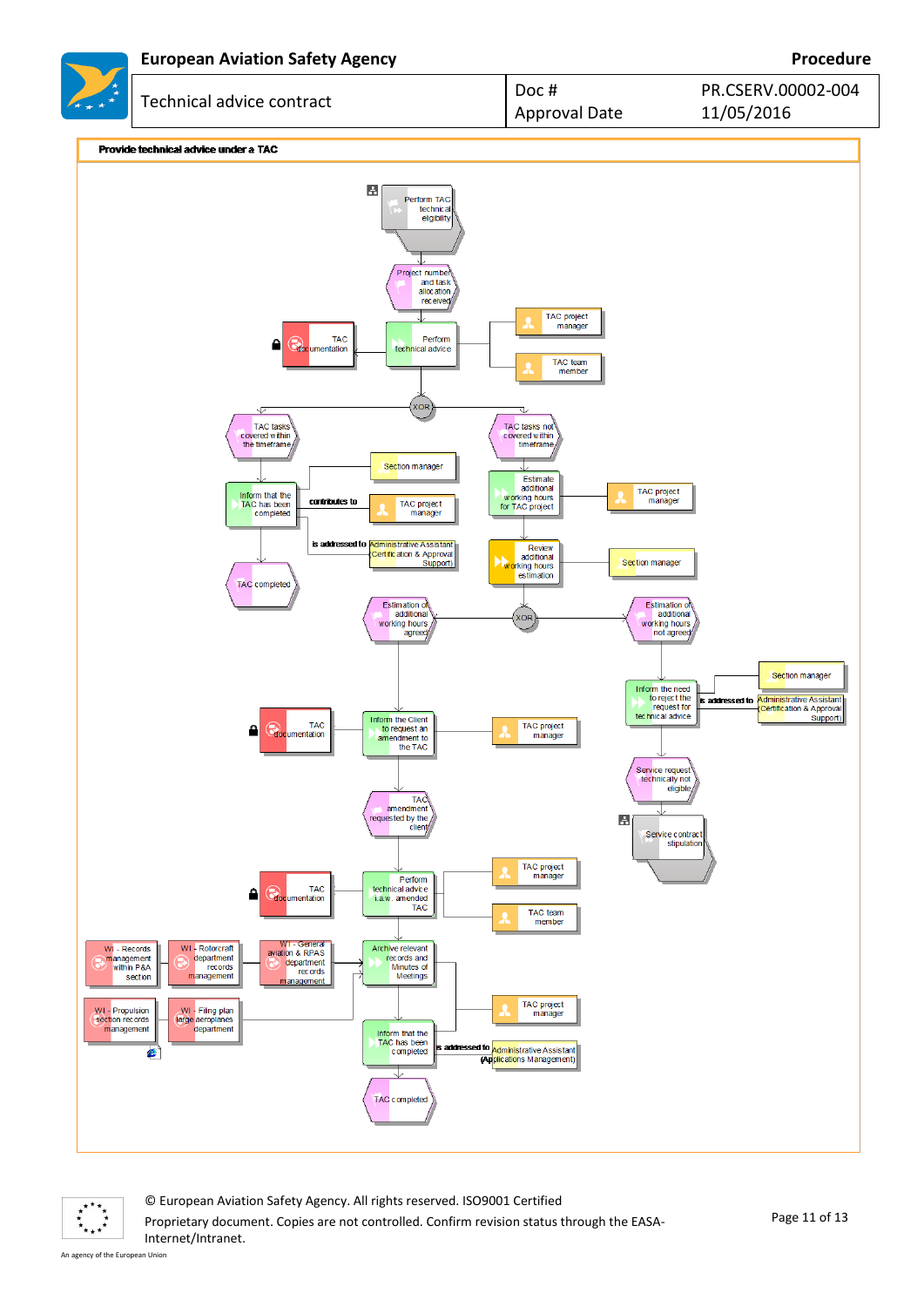

| <b>Activity</b>                                               | Description to the process activity                                                                                                                                                                                                                                                                                                                                                                                                                                                                                                                                                                                                                                                                                                                                                                                                                                                                                                                                                                                                                                                                                        |
|---------------------------------------------------------------|----------------------------------------------------------------------------------------------------------------------------------------------------------------------------------------------------------------------------------------------------------------------------------------------------------------------------------------------------------------------------------------------------------------------------------------------------------------------------------------------------------------------------------------------------------------------------------------------------------------------------------------------------------------------------------------------------------------------------------------------------------------------------------------------------------------------------------------------------------------------------------------------------------------------------------------------------------------------------------------------------------------------------------------------------------------------------------------------------------------------------|
| Perform technical advice                                      | In the case of a technical advice request from industry, the TAC project team<br>shall attend one or, if necessary, more technical advice meeting(s) with the<br>client. The meeting and the detailed Agency views/advice shall be formally<br>documented ("TAC documentation"). The TAC documentation shall be signed<br>by the TAC project manager and shared with the client. It is recommended that<br>both parties agree to and sign the document(s).<br>In the case of a technical advice request from an authority or another public or<br>private organisation in the field of research, meetings with representatives from<br>the requesting authority or organisation may not be required, depending on the<br>technical advice contractual arrangements. However, the detailed Agency<br>views/advice shall equally be documented and shared with/agreed by the<br>requesting authority or organisation, as in the case of a technical advice request<br>from industry.<br>The TAC project manager shall monitor the performance of the TAC within the<br>timeframe and working hours allocated to the project. |
| Inform that the TAC has been<br>completed                     | Inform Applications Management Section that the TAC has been completed                                                                                                                                                                                                                                                                                                                                                                                                                                                                                                                                                                                                                                                                                                                                                                                                                                                                                                                                                                                                                                                     |
| Estimate additional working<br>hours for TAC project          | The TAC project manager shall inform the responsible Section Manager of the<br>additional working hours needed.                                                                                                                                                                                                                                                                                                                                                                                                                                                                                                                                                                                                                                                                                                                                                                                                                                                                                                                                                                                                            |
| Review additional working<br>hours estimation                 | $---$                                                                                                                                                                                                                                                                                                                                                                                                                                                                                                                                                                                                                                                                                                                                                                                                                                                                                                                                                                                                                                                                                                                      |
| Inform the Client to request an<br>amendment to the TAC       | If the number of hours is not sufficient, or if the subject of the TAC needs to be<br>changed in the process of the TAC, the TAC project manager after reviewing the<br>estimate of the additional working hours with the responsible Section Manager,<br>informs the Client to request an amendment to the TAC.<br>The TAC project manager shall inform the Applications Management Section of<br>the additional working hours needed for TAC.                                                                                                                                                                                                                                                                                                                                                                                                                                                                                                                                                                                                                                                                            |
| Inform the need to reject the<br>request for technical advice | Inform Applications Management Section of the need to reject the request for<br>technical advice                                                                                                                                                                                                                                                                                                                                                                                                                                                                                                                                                                                                                                                                                                                                                                                                                                                                                                                                                                                                                           |
| Perform technical advice i.a.w.<br>amended TAC                | $---$                                                                                                                                                                                                                                                                                                                                                                                                                                                                                                                                                                                                                                                                                                                                                                                                                                                                                                                                                                                                                                                                                                                      |
| Archive relevant records and<br><b>Minutes of Meetings</b>    | The TAC project manager shall archive the relevant records including the<br>Minutes of Meetings in accordance with the applicable Work Instruction on<br>Records keeping and archiving.                                                                                                                                                                                                                                                                                                                                                                                                                                                                                                                                                                                                                                                                                                                                                                                                                                                                                                                                    |

#### **Internal Process Interfaces**

Perform TAC technical eligibility Service contract stipulation